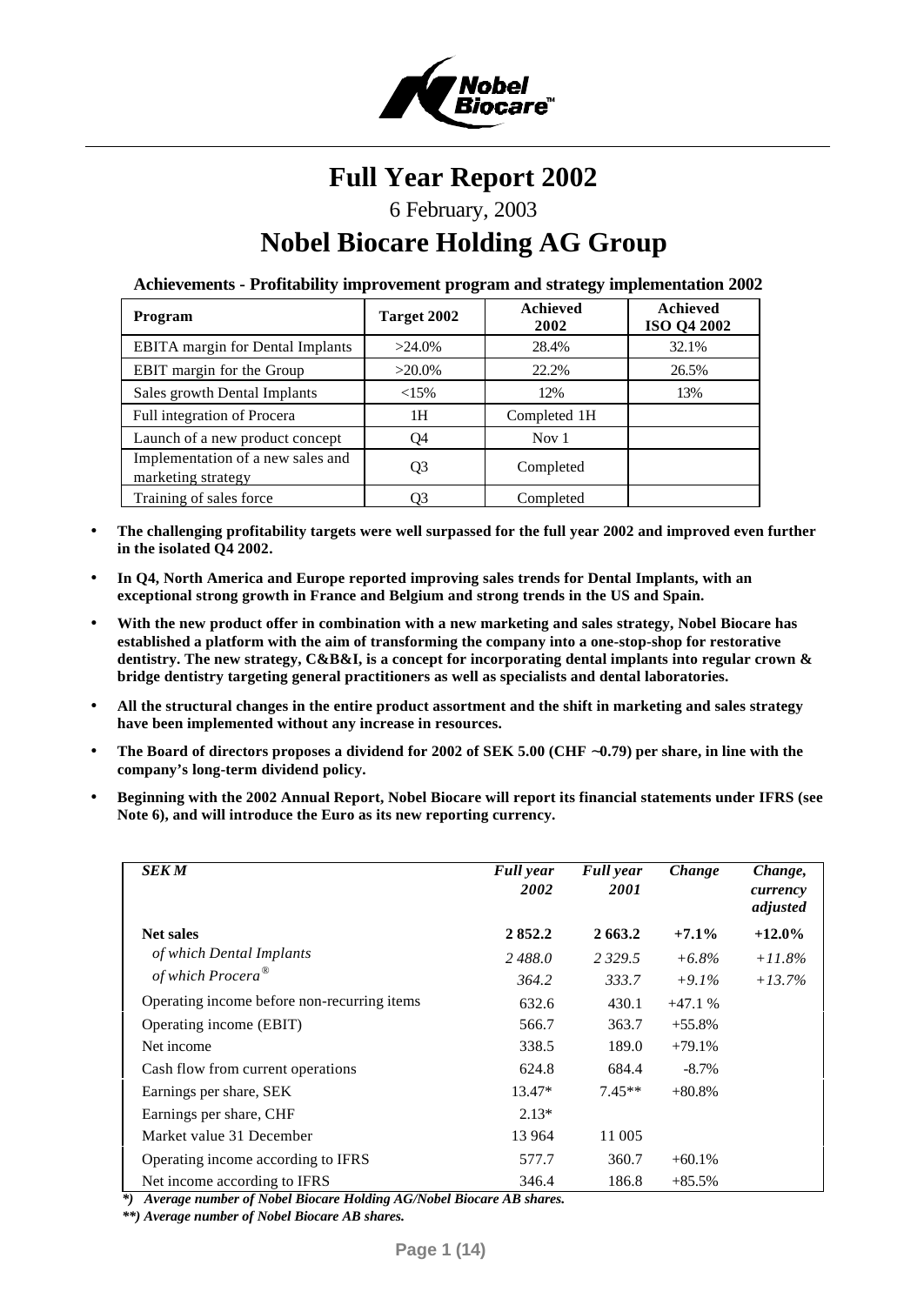

# **The Nobel Biocare Holding AG Group**

# **Sales**

# *Group*

Total sales amounted to SEK 2 852.2 million (+12.0% currency adjusted). In the fourth quarter, sales reached SEK 776.4 million (+13.2% currency adjusted).

# *Table 1***.**

## **Segment Sales January-December**

| <b>SEK M</b>           | 2002    | 2001       | <b>Growth in SEK</b><br>(in local currency) |
|------------------------|---------|------------|---------------------------------------------|
| Dental Implants        |         |            |                                             |
| Europe                 | 1 068.4 | 975.7      | $(10.3\%)$<br>9.5%                          |
| North America          | 933.4   | 884.0      | $(12.0\%)$<br>5.6%                          |
| Asia/Pacific           | 287.7   | 251.2      | $(22.0\%)$<br>14.5%                         |
| Rest of the World/Gore | 198.5   | 218.6      | $-9.2%$<br>$(5.5\%)$                        |
| <b>Subtotal</b>        | 2488.0  | 2 3 2 9 .5 | $(11.8\%)$<br>$6.8\%$                       |
| Procera                | 364.2   | 333.7      | (13.7%)<br>9.1%                             |
| Total                  | 2852.2  | 2 663.2    | $(12.0\%)$<br>$7.1\%$                       |

## *Table 2.*

## **Segment Sales October-December**

| <b>SEK M</b>           | 2002  | 2001  | <b>Growth in SEK</b>  |
|------------------------|-------|-------|-----------------------|
|                        |       |       | (in local currency)   |
| Dental Implants        |       |       |                       |
| Europe                 | 303.8 | 281.2 | $(12.1\%)$<br>8.0%    |
| North America          | 243.3 | 244.7 | $(14.0\%)$<br>$-0.6%$ |
| Asia/Pacific           | 77.7  | 72.4  | $(21.2\%)$<br>7.3%    |
| Rest of the World/Gore | 50.2  | 57.9  | $-13.4%$<br>$(5.6\%)$ |
| <b>Subtotal</b>        | 675.0 | 656.2 | $(13.2\%)$<br>$2.9\%$ |
| Procera                | 101.4 | 97.9  | $(13.4\%)$<br>3.6%    |
| <b>Total</b>           | 776.4 | 754.1 | $(13.2\%)$<br>$2.9\%$ |

# *Dental Implants*

Sales amounted to SEK 2 488.0 million (+11.8% currency-adjusted). In the fourth quarter, sales rose to SEK 675.0 million (+13.2% currency adjusted).

As a consequence of the pre-announcement of the November product launch, sales growth in October was flat as expected. Thanks to an impressive sales growth in November and December, the Group's isolated sales growth for the fourth quarter reached 13.2%, in a demanding comparison with the strong fourth quarter of 2001 when the TiUnite surface was introduced on the Replace assortment. North America and Europe experienced an increasing growth trend. France, Belgium, Spain and Australia showed strong growth.

Fourth quarter activities were dominated by the global launch of the new product offer. Shipments started on 1 November 2002 as planned and deliveries have been recorded with no delays. The new Replace Select Straight implant system and Nobel Biocare's comprehensive esthetic prosthetic offer have created great interest in the market. Strong sales were noted for the new Replace Select Tapered implant in a new esthetic version with the TiUnite surface. As part of the new product launch, Nobel Biocare was able to obtain FDA (US Food & Drug Administration) approval for direct loading on all implants and for all indications, thanks to comprehensive clinical documentation for the immediate function concept.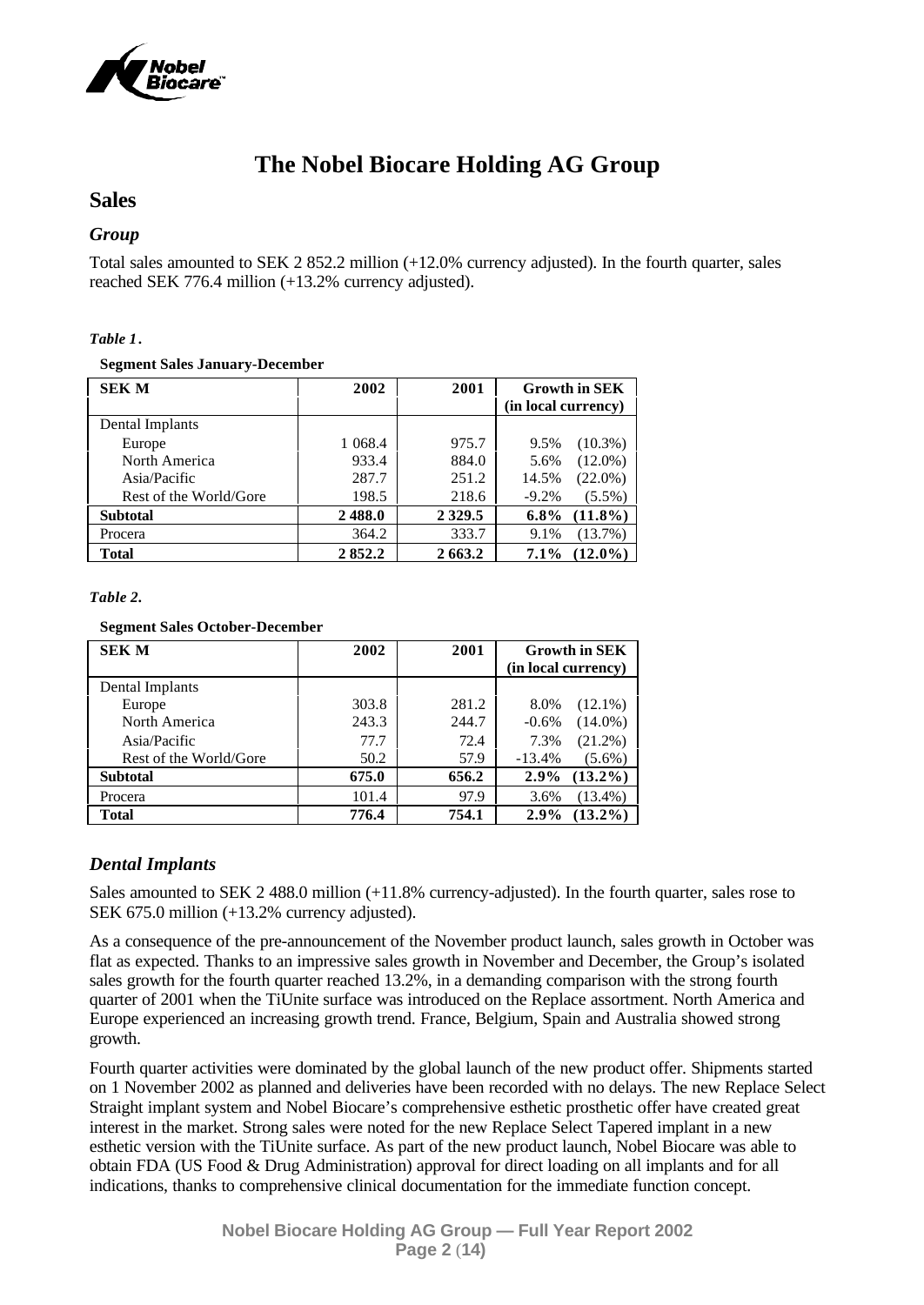

Sales of the Replace Select system is running at exceptional high levels as a result of its user-friendly, versatile approach, which attracts the growing general practitioner segment of the market.

# *Procera*

Sales amounted to SEK 364.2 million (+13.7% currency-adjusted). In the fourth quarter of 2002, sales amounted to SEK 101.4 million (+13.4% currency-adjusted).

Sales of Procera AllCeram and Procera Scanner experienced steady growth trends and growth in Procera is exceeding market growth for the crown & bridge segment. Europe experienced strong growth rates in the fourth quarter of 2002.

The strong sales trend for personalized prosthetics and standard ceramics for dental implants further confirms that the implementation of the new integrated strategy has been successfully initiated.

# **Operating results**

# *Group*

Operating income before goodwill amortization (EBITA) and non-recurring items increased by 47.4% to SEK 729.2 million (494.5).

Operating income before non-recurring items increased by 47.1% to SEK 632.6 million (430.1). Operating income (EBIT) increased by 55.8% to SEK 566.7 million (363.7). The operating margin (EBIT) increased to 19.9% (13.7%) and the operating margin (EBIT) before non-recurring items increased to 22.2% (16.1%).

Goodwill amortization increased to SEK 96.5 million (64.4), mainly as a result of the Procera Sandvik AB acquisition in December 2001. Depreciation amounted to SEK 101.8 million (86.6).

The profitability improvement program, which was announced in October 2001, with the aim of improving the earnings level, has resulted in an EBITA margin before non-recurring items for Dental Implants of 28.4% and an EBIT margin before non-recurring items for the Group of 22.2%. The improvement is evenly distributed between higher efficiency in the sourcing and manufacturing processes and cost containment throughout the Group.

The gross margin increased to 75.2% for the full year 2002 compared with 74.8% after nine months 2002.The comparative gross margin for 2001 was 72.1%.

## *Table 3.*

## **Segment Operating results, January-December**

| <b>SEK M</b>                                  | 2002   | % of sales | 2001* | % of sales |
|-----------------------------------------------|--------|------------|-------|------------|
| Operating income before goodwill amortization |        |            |       |            |
| (EBITA) and non-recurring items               |        |            |       |            |
| Dental Implants                               | 706.6  | 28.4%      | 490.4 | 21.1%      |
| Procera                                       | 22.6   | 6.2%       | 4.1   | 1.2%       |
| <b>Total</b>                                  | 729.2  | 25.6%      | 494.5 | 18.6%      |
|                                               |        |            |       |            |
| Operating income (EBIT) before non-recurring  |        |            |       |            |
| items                                         |        |            |       |            |
| Dental Implants                               | 637.2  | 25.6%      | 426.0 | 18.3%      |
| Procera                                       | $-4.6$ | $-1.2\%$   | 4.1   | 1.2%       |
| <b>Total</b>                                  | 632.6  | 22.2%      | 430.1 | 16.1%      |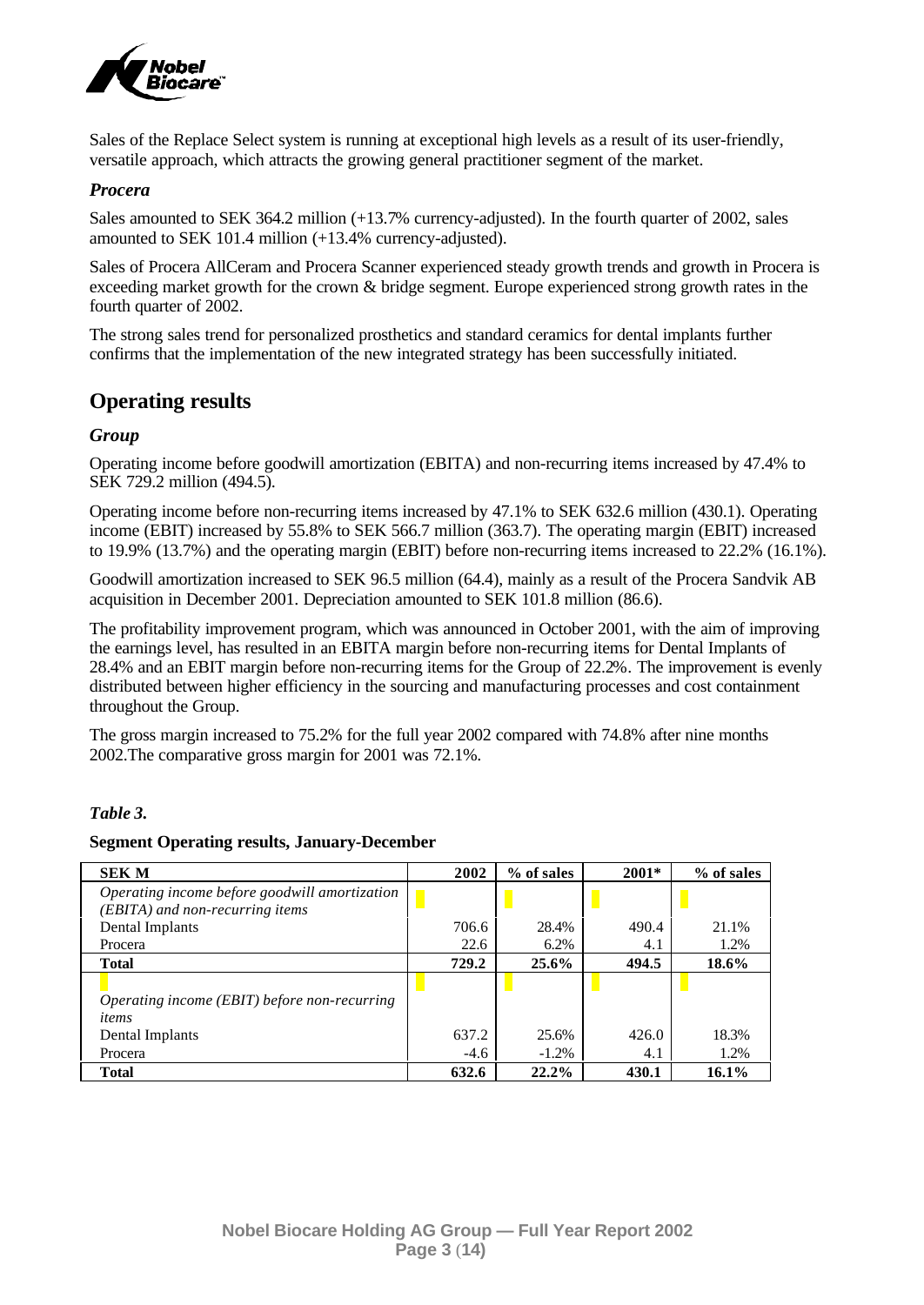

# *Table 4.*

# **Segment Operating results, October-December**

| <b>SEK M</b>                                  | 2002  | % of sales | $2001*$ | % of sales |
|-----------------------------------------------|-------|------------|---------|------------|
| Operating income before goodwill amortization |       |            |         |            |
| (EBITA) and non-recurring items               |       |            |         |            |
| Dental Implants                               | 216.9 | 32.1%      | 151.6   | 23.1%      |
| Procera                                       | 11.7  | 11.5%      | 1.4     | 1.4%       |
| <b>Total</b>                                  | 228.6 | 29.4%      | 153.0   | 20.3%      |
|                                               |       |            |         |            |
| Operating income (EBIT) before non-recurring  |       |            |         |            |
| items                                         |       |            |         |            |
| Dental Implants                               | 200.7 | 29.7%      | 134.7   | 20.5%      |
| Procera                                       | 4.9   | 4.8%       | 1.4     | 1.4%       |
| Total                                         | 205.6 | 26.5%      | 136.1   | 18.0%      |

*\* After adjustment for non-recurring items of SEK 20.9 million, which were retroactively restated for the full year 2001.*

**Return on operating capital (excluding goodwill and nonrecurring items)**



*The return on operating Capital excluding goodwill and non-recurring items shows a significantly improved trend as a result of an increased EBIT margin and improved operating capital turnover.*

Non-recurring items of SEK 66.0 million, representing the consulting costs in relation to the establishment of the new Swiss holding structure, were recorded in 2002.

# *Dental Implants*

Operating income before goodwill amortization (EBITA) and non-recurring items increased by 44.1% to SEK 706.6 million (490.4). Operating income (EBIT) before non-recurring items increased by 49.6% to SEK 637.2 million (426.0).

The EBITA margin before non-recurring items improved to 28.4% (21.1%) as a result of the ongoing profitability improvement program, with approximately 3% being allocated to purchasing and production efficiencies, 3% to lower operating expenses and 1% to sales efficiencies.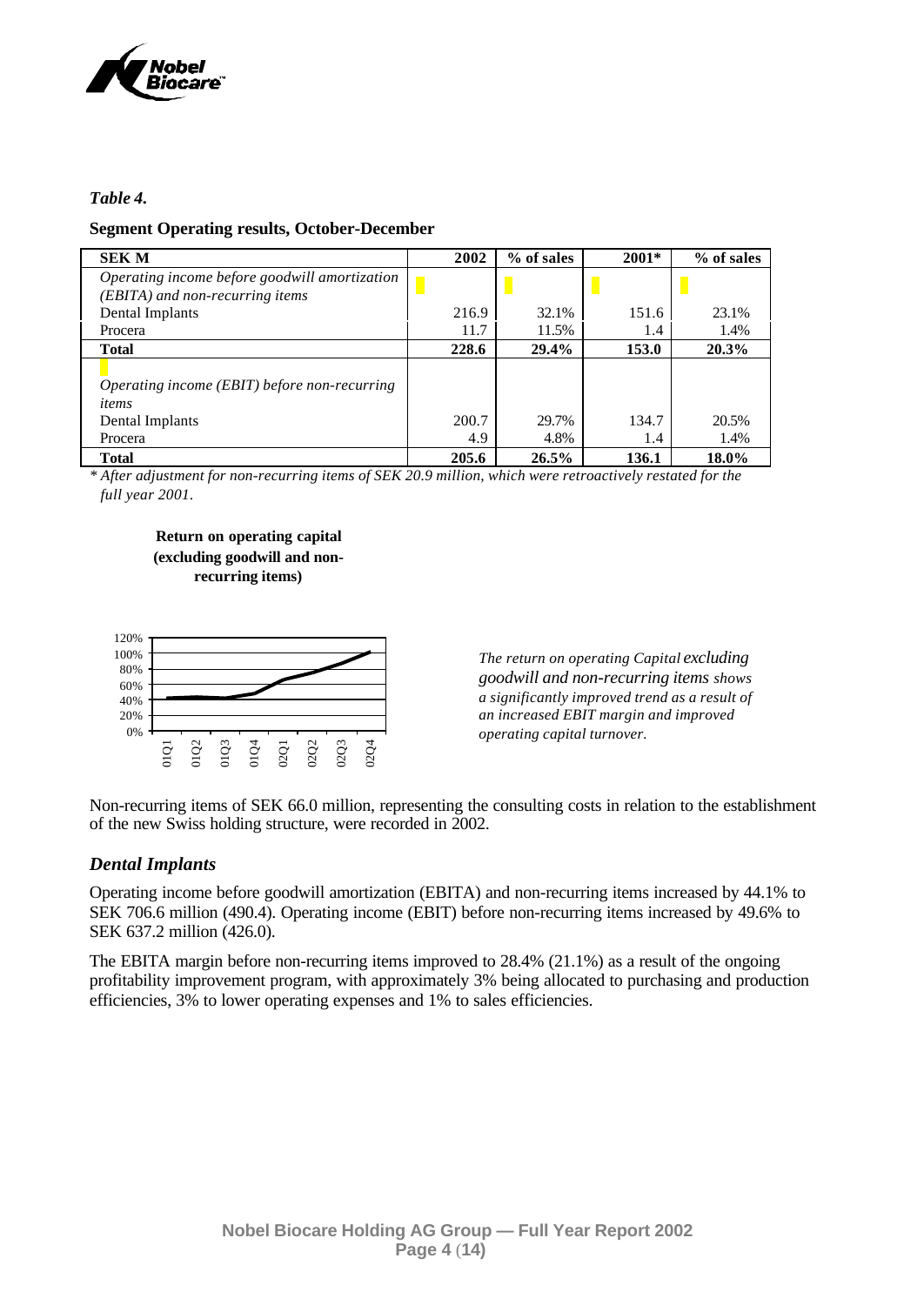

EBIT/Employee



*The strategy of growing with existing resources has resulted in an significantly improved profitability level per employee.*

# *Procera*

Operating income before goodwill amortization (EBITA) amounted to SEK 22.6 million (4.1). After goodwill amortization, operating income (EBIT) amounted to SEK -4.6 million (4.1).

The EBITA margin increased to 6.2% (1.2%).

# *Investments*

Total capital expenditures amounted to SEK 124.4 million (460.3). Capital expenditures on tangible and intangible fixed assets totaled SEK 119.2 million (102.2) whereof SEK 73.3 million relates to investments in production facilities.

Capital expenditures on financial fixed assets totaled SEK 5.2 million compared to SEK 358.1 million in 2001, of which the majority related to the acquisition of the remaining 50% in Procera Sandvik AB.

# *Liquidity and financial position*

Cash flow from current operations amounted to SEK 624.8 million, reducing the net debt from an opening balance of SEK 272.0 million to a net cash position of SEK 196.9 million at 31 December 2002.

Liquid assets totaled SEK 482.9 million (31/12/2001: SEK 233.8 million).

Shareholders' equity per average share increased to SEK 77.60\* (31/12/2001: SEK 76.33\*\*).

*\*) Average number of Nobel Biocare Holding AG/Nobel Biocare AB shares.*

*\*\*) Average number of Nobel Biocare AB shares.*

# *Parent company*

Since 21 June 2002, Nobel Biocare Holding AG has been the parent company of the Nobel Biocare Holding Group. The parent company's income statement includes consulting costs in relation to the establishment of the new Swiss holding structure and write down to market value on its participation in Nobel Biocare AB. The balance sheet includes the participation in Nobel Biocare AB as the main asset and the corresponding equity.

The total number of outstanding shares in Nobel Biocare Holding AG on 31/12/2002 totaled 25,115,187 (31/12/2001 for Nobel Biocare AB: 25,354,900).

Following the redemption of all the outstanding warrants and options, the total number of shares will be 26,357,605.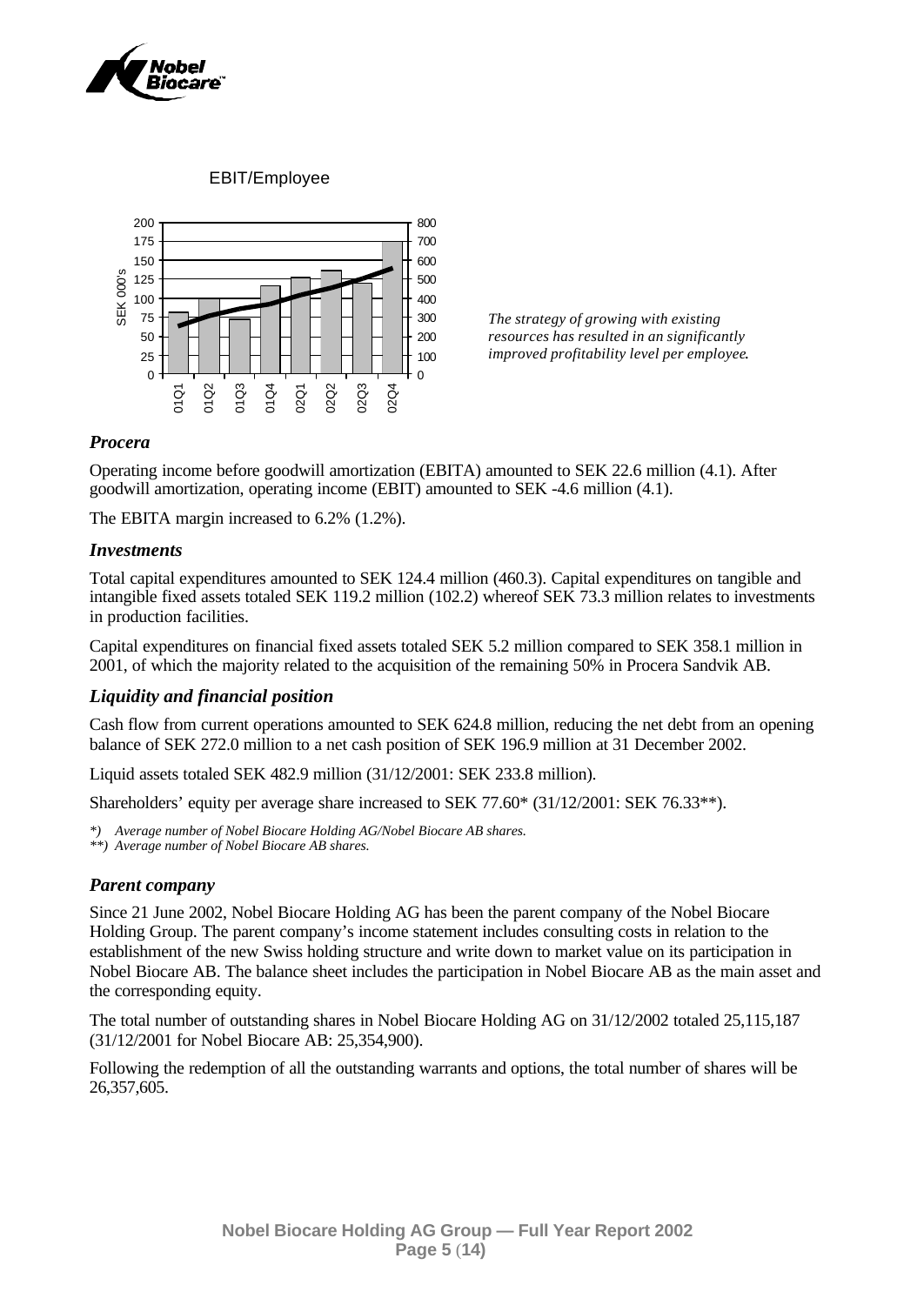

# *Status report on disputes*

There are no material developments in or additions to the disputes reported during 2002. In summary, Nobel Biocare is, as earlier reported, involved in three ongoing patent-litigation/arbitrations. Two concern the US market and one the German market. Further, Nobel Biocare has one warranty related dispute in the USA. The present ongoing product liability cases (three in the USA) are handled through the company's insurance company and there are no indications that the amounts would exceed the insurance coverage.

# *Dividend*

The Board of Directors proposes a dividend for 2002 of SEK 5.00 (CHF ∼0.79) per share, in line with the company's long-term dividend policy.

# *Annual General Meeting*

The Annual General Meeting for Nobel Biocare Holding AG will be held on 24 April, 2003 at 10.30 at the UBS Conference Center, Grünenhof, Zurich, Switzerland. An information meeting for the Swedish shareholders will be held on 29 April, 2003 at 10.30 at the Nobel Biocare Training Center, Bohusgatan 15, Gothenburg, Sweden.

# *Outlook*

Nobel Biocare has exceeded its financial targets for 2002 and it has implemented a new market strategy and launched a new product concept. Furthermore, a new holding structure has been established with a new parent company, Nobel Biocare Holding AG. Nobel Biocare is thereby well prepared for further growth and profitability.

The following financial targets have been set for 2003:

| • Group sales                                                | $>20\%$ |
|--------------------------------------------------------------|---------|
| • Group operating income before goodwill amortization, EBITA | 26-28%  |
| • Group operating income, EBIT                               | 23-25%  |

6 February, 2003

# **NOBEL BIOCARE HOLDING AG**

Heliane Canepa *President & CEO*

# *Further information is available from:*

Harrieth Sundaeus, Chief Financial Officer, tel. +46 31 81 88 48 Gunilla Ekholtz, Investor Relations Officer, tel. +46 31 81 88 36

- **The printed Annual Report for 2002 will be distributed in April 2003 in English, German and Swedish.**
- **The Q1 2003 report will be published on 24 April, 2003.**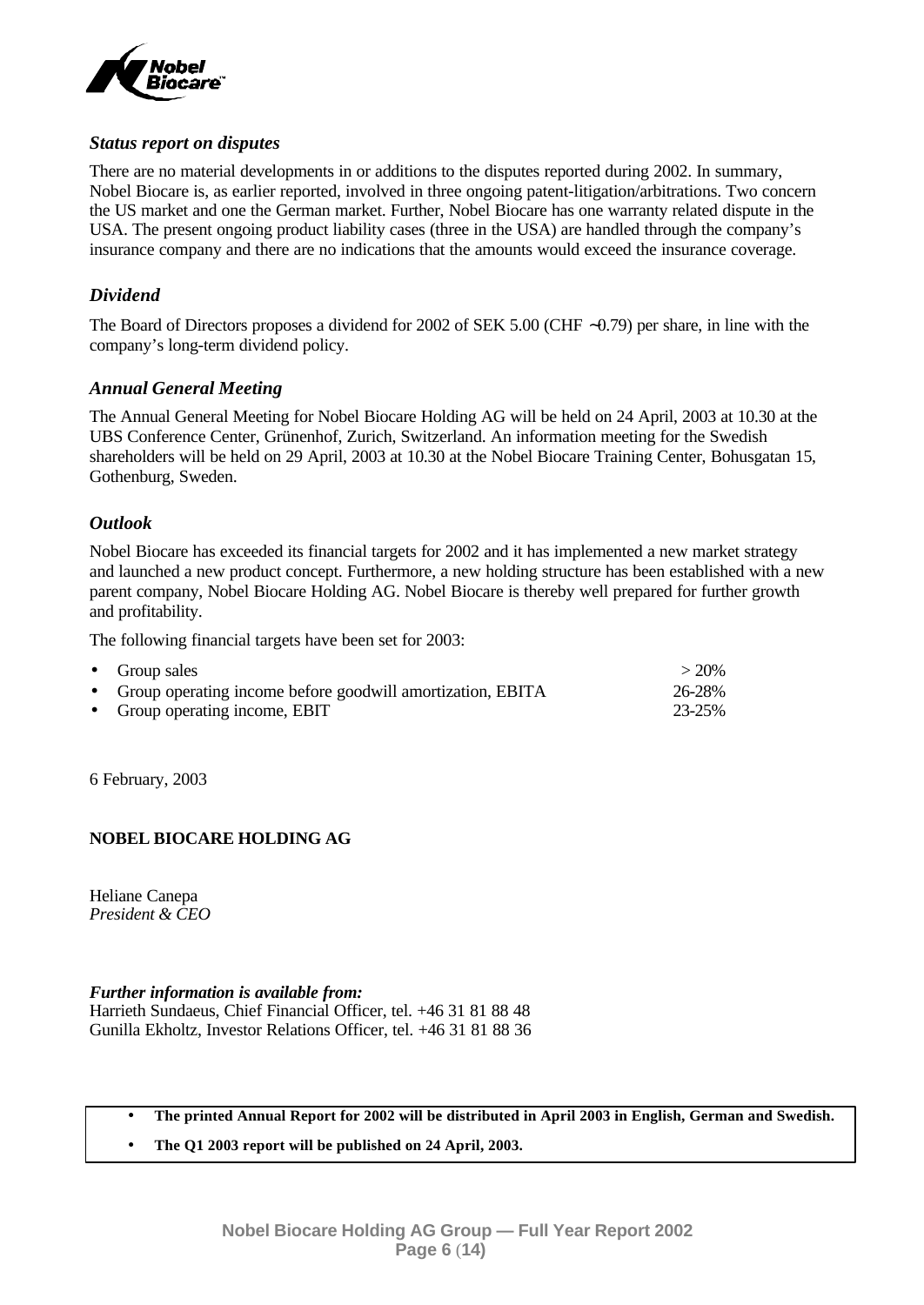

# **CONDENSED CONSOLIDATED FINANCIAL STATEMENTS**

# **CONDENSED CONSOLIDATED INCOME STATEMENT**

| <b>SEK M</b>                                        | Oct-Dec  | Oct-Dec  | <b>Full year</b> | <b>Full year</b> |
|-----------------------------------------------------|----------|----------|------------------|------------------|
|                                                     | 2002     | 2001     | 2002             | 2001             |
| <b>Net sales</b>                                    | 776.4    | 754.2    | 2852.2           | 2 663.2          |
| Cost of goods sold                                  | $-184.5$ | $-241.7$ | $-707.6$         | $-822.1$         |
| <b>Gross income</b>                                 | 591.9    | 512.5    | 2 144.6          | 1841.1           |
| R&D, sales and administration expenses              | $-386.3$ | $-374.2$ | $-1511.9$        | $-1408.9$        |
| Other operating income and operating expenses - net |          | $-2.2$   |                  | $-2.1$           |
| Non-recurring items                                 | $-6.6$   | $-45.5$  | $-66.0$          | $-66.4$          |
| <b>Operating income</b>                             | 199.0    | 90.6     | 566.7            | 363.7            |
| Financial income and expenses - net                 | $-2.4$   | 2.0      | $-17.5$          | $-24.7$          |
| Income before tax                                   | 196.6    | 92.6     | 549.2            | 339.0            |
| Taxes                                               | $-76.1$  | $-59.0$  | $-206.6$         | $-150.0$         |
| Minority Interest in earnings                       | $-1.4$   |          | $-4.1$           |                  |
| Net income                                          | 119.1    | 33.6     | 338.5            | 189.0            |
| Earnings per share                                  | $4.74*$  | $1.32**$ | 13.47***         | $7.45**$         |
| Earnings per share after dilution                   | $4.52*$  | $1.26**$ | 12.84***         | $7.10**$         |

*\*) Average number of Nobel Biocare Holding AG shares.*

*\*\*) Average number of Nobel Biocare AB shares*

*\*\*\*) Average number of Nobel Biocare Holding AG/ Nobel Biocare AB shares.*

## **CONDENSED CONSOLIDATED BALANCE SHEET**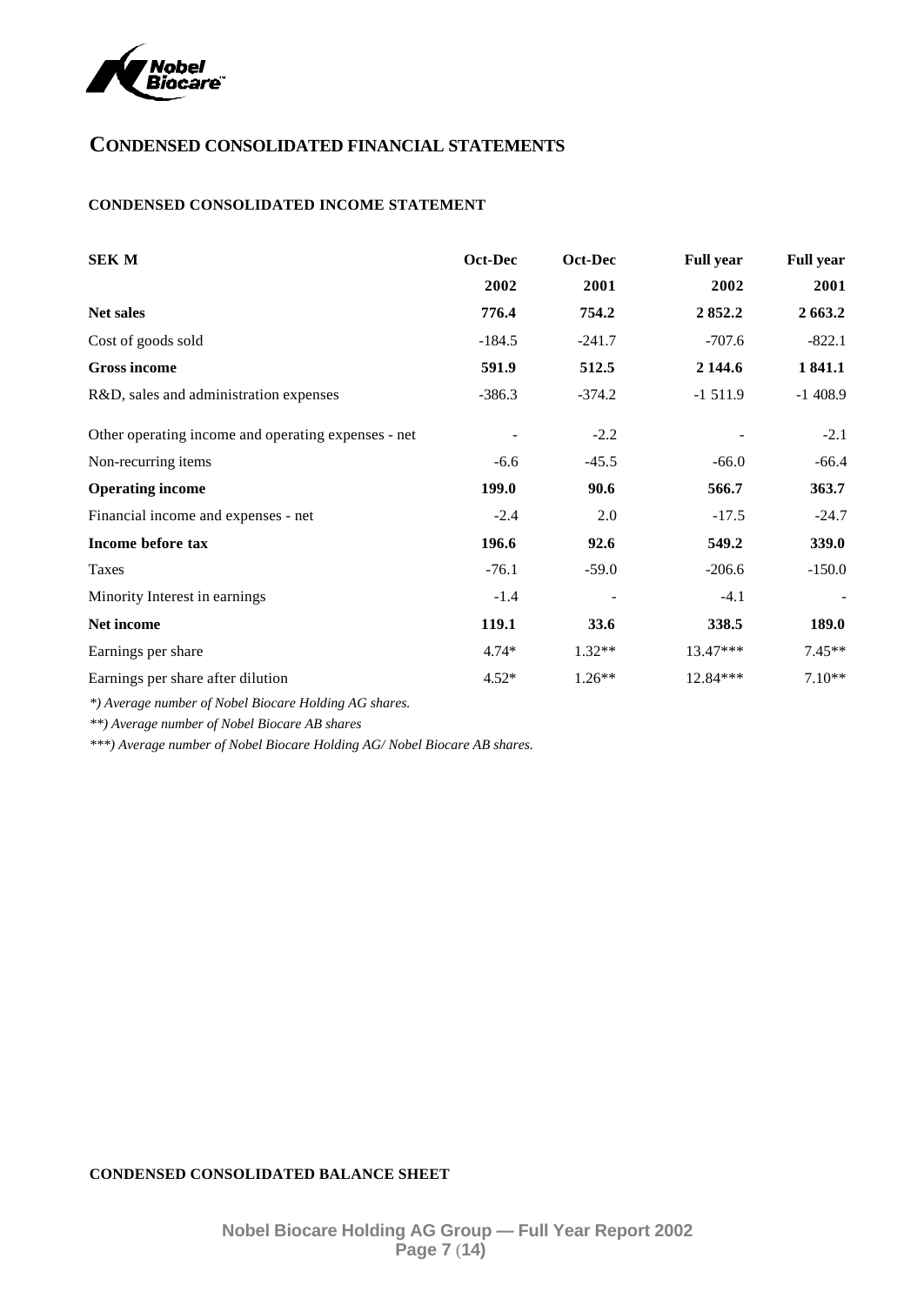

| <b>SEK M</b>                  | 31/12/02   | 31/12/01    |
|-------------------------------|------------|-------------|
| <b>Assets</b>                 |            |             |
| Intangible fixed assets       | 1 3 3 3 .5 | 1 590.1     |
| Tangible fixed assets         | 250.9      | 286.6       |
| Financial fixed assets        | 92.6       | 79.9        |
| <b>Total fixed assets</b>     | 1677.0     | 1956.6      |
| Inventories                   | 258.2      | 218.7       |
| Current receivables           | 565.7      | 636.9       |
| Financial current assets      | 482.9      | 233.8       |
| <b>Total current assets</b>   | 1 306.8    | 1 0 8 9.4   |
| <b>TOTAL ASSETS</b>           | 2983.8     | 3 046.0     |
|                               |            |             |
| <b>Liabilities and equity</b> |            |             |
| Equity                        | 1 949.7    | 1 9 3 4 . 6 |
| Minority Interest             | 20.3       |             |
| Provisions                    | 211.0      | 203.7       |
| Long-term liabilities         | 275.0      | 450.3       |
| <b>Current liabilities</b>    | 527.8      | 457.4       |
| TOTAL EQUITY AND LIABILITIES  | 2983.8     | 3 046.0     |

# **CONDENSED CONSOLIDATED CASH FLOW STATEMENT**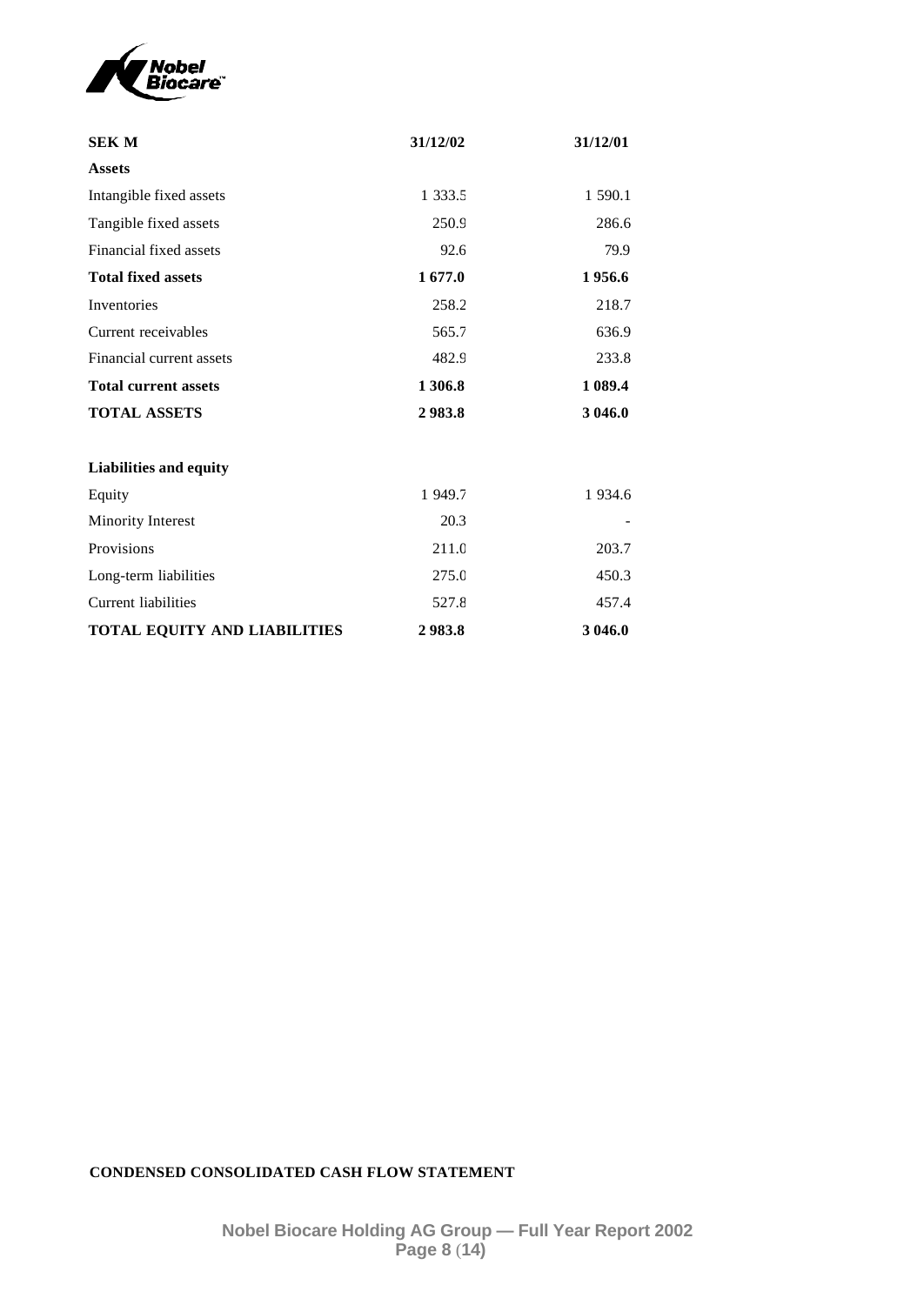

|                                                                                   | <b>Full year</b> | <b>Full year</b> |
|-----------------------------------------------------------------------------------|------------------|------------------|
| <b>SEK M</b>                                                                      | 2002             | 2001             |
| <b>Operating income</b>                                                           | 566.7            | 363.7            |
| Amortization/depreciation                                                         | 198.4            | 151.0            |
| Other adjustments for items not included<br>in cash flow                          | 9.0              | 72.0             |
| Interest received/ paid and similar items,<br>net                                 | $-7.4$           | $-30.8$          |
| Taxes paid                                                                        | $-67.9$          | $-21.7$          |
| Cash flow generated by current<br>operations before changes in working<br>capital | 698.8            | 534.2            |
| Changes in working capital                                                        | $-74.0$          | 150.2            |
| <b>Cash flow from current operations</b>                                          | 624.8            | 684.4            |
| Cash flow from investment operations                                              | $-124.4$         | $-460.3$         |
| Cash flow after investment operations                                             | 500.4            | 224.1            |
| Redemption of warrants                                                            | 7.8              | 1.3              |
| Loans, net                                                                        | $-159.3$         | $-96.7$          |
| Dividends paid                                                                    | $-76.1$          | $-60.8$          |
| Cash flow from financing operations                                               | $-227.6$         | $-156.2$         |
| Cash flow after financing operations                                              | 272.8            | 67.9             |
| Cash and bank at the start of the year                                            | 233.8            | 164.1            |
| Exchange rate difference in cash and bank                                         | $-23.7$          | 1.8              |
| Cash and bank at the end of the year                                              | 482.9            | 233.8            |

# **CONDENSED CONSOLIDATED STATEMENT OF CHANGES IN EQUITY**

|                           | <b>Full year</b> | <b>Full year</b> |
|---------------------------|------------------|------------------|
| <b>SEK M</b>              | 2002             | 2001             |
| As of 1 January           | 1 9 3 4 . 6      | 1 737.9          |
| Dividend                  | $-76.1$          | $-60.8$          |
| Warrants and options      | 7.8              | 1.3              |
| Translation adjustment    | $-238.9$         | 67.2             |
| Minority interests        | $-16.2$          |                  |
| Net income                | 338.5            | 189.0            |
| As of the end of the year | 1949.7           | 1934.6           |

# **NOTES TO THE CONDENSED CONSOLIDATED FINANCIAL STATEMENTS**

**Note 1. Accounting and valuation principles**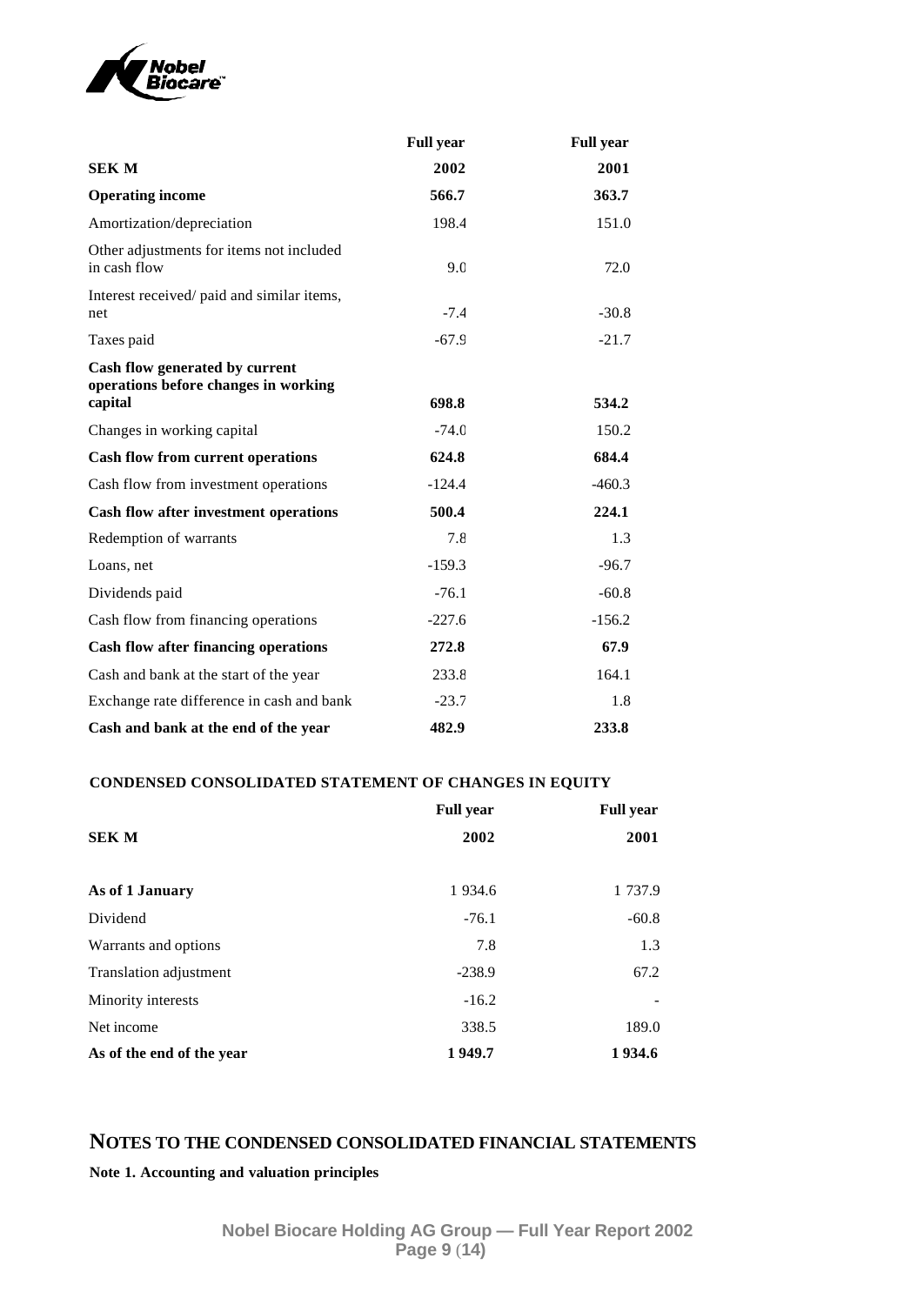

As in previous years, Nobel Biocare's accounting and valuation principles comply with the recommendations and statements of the Swedish Financial Accounting Standards Council, which have been consistently applied.

As of 1 January, 2002, a number of new accounting standards were introduced in Sweden, whereof the one most important to Nobel Biocare's operations, RR15 Intangible Assets, requires all companies to distinguish their research and development (R&D) activities in research costs which are to be expensed, and development costs, which in special circumstances can be capitalized. Nobel Biocare's R&D expenditures include wages and salaries, cost of materials and overhead costs related to R&D. Research costs are not capitalized but are charged directly to the income statement. Development costs are only capitalized when it is reasonably certain that the related product can be marketed commercially at a profit.

As the shares of the Company were listed on 24 June, 2002 on the SWX Swiss Exchange, Swiss GAAP FER 12, Presentation of Interim Statements, has been adopted.

#### **Note 2. Changes in key figures**

### *Income statement*

The year-on-year currency impact on operating income was a negative SEK 18.2 million.

Goodwill amortization increased to SEK 96.5 million (64.4), mainly as a result of the Procera Sandvik AB acquisition in December 2001. Depreciation amounted to SEK 101.8 million (86.6).

Non-recurring items of SEK 66.0 million, representing the consulting costs in relation to the establishment of the new Swiss holding structure, were recorded in 2002.

### *Balance sheet*

Total capital expenditures totaled SEK 124.4 (460.3) million, whereof SEK 73.3 million relates to investments in production facilities. Capital expenditures on financial fixed assets amounted to SEK 5.2 million, compared to SEK 358.1 million in 2001, of which the majority related to the acquisition of the remaining 50% in Procera Sandvik AB

Cash flow from current operations amounted to SEK 624.8 million (684.4). Net debt decreased by SEK 468.9 million to a net cash position of SEK 196.9 million at 31 December 2002.

The significant translation adjustments recorded in equity in 2002 are predominantly related to the weakening USD and the deflation in Latin-American currencies.

#### *Other*

The number of employees at the end of December 2002 was 1 330 (1 328), of whom 423 (418) were employed in Sweden.

#### **Note 3. Segment sales and operating results**

Reference to Segment Sales, Tables 1 and 2 on page 2, and Segment Operating results, Table 3 on page 3 and Table 4 on page 4.

#### **Note 4. Change in consolidation scope**

As of 31 December, 2002, the Group's parent company is Nobel Biocare Holding AG and the figures as of and for the year ended 31 December 2002 have therefore been consolidated on the basis of that new structure (see also Note 5). The transaction in connection with the offer to the shareholders of Nobel Biocare AB has been accounted for as a common control transaction. For comparative purposes, the Nobel Biocare AB Group's financial statement information has been disclosed for prior periods.

Until 26 December, 2001, Procera Sandvik AB was a joint venture between Nobel Biocare AB and Sandvik Hard Materials AB and was recorded until that date according to the proportional method. Since 27 December 2001, Procera Sandvik AB, now changed to Nobel Biocare Procera AB, has been a wholly-owned subsidiary and is therefore fully consolidated.

**Note 5. Equity**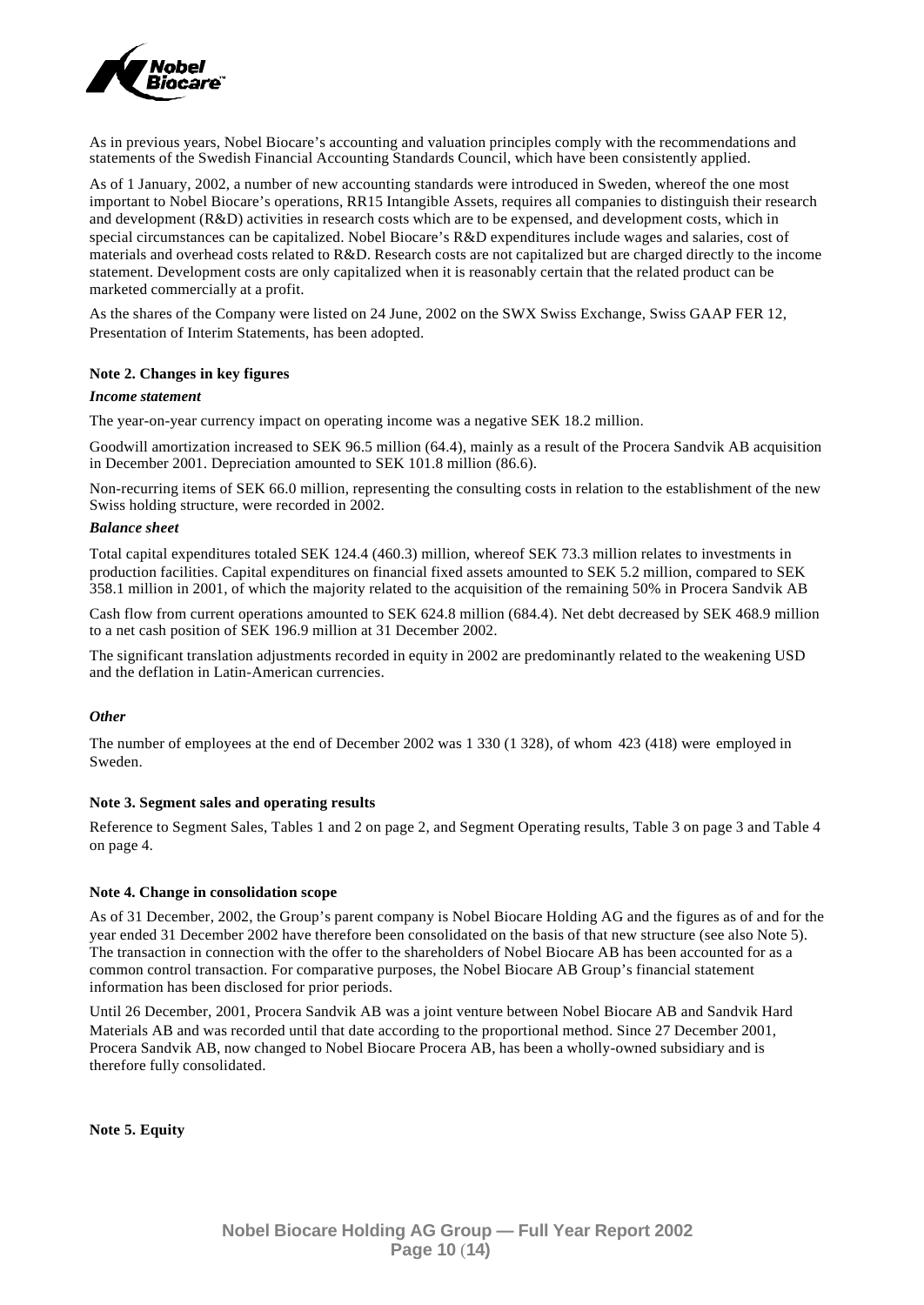

## *Share capital*

On 27 May, 2002, Nobel Biocare Holding AB made a public offer to the shareholders of Nobel Biocare AB to acquire all the outstanding shares in Nobel Biocare AB; 94.6% of the Nobel Biocare AB shareholders accepted the offer. The shareholders who accepted the offer, in return for Nobel Biocare AB shares, received shares in Nobel Biocare Holding AG on a one-for-one share basis. Following the successful offer on 21 June 2002, the ordinary share capital in Nobel Biocare Holding AG was increased by CHF 47,910,484, representing 23,955,242 bearer shares, resulting in a total number of bearer shares of 24,005,242, each with a par value of CHF 2. The capital was increased by way of a capital contribution consisting of shares in Nobel Biocare AB tendered by shareholders of Nobel Biocare AB during the offer.

The Board of Directors is authorized until 14 May, 2004 to increase the share capital up to a maximum aggregate amount of CHF 2,739,316 by issuing a maximum of 1,369,658 bearer shares to be fully paid up, each with a par value of CHF 2. In accordance with the Company's Articles of Association, the Board of Directors is entitled to exclude the preferential rights of shareholders to subscribe to shares in certain circumstances.

As a result of additional shares tendered by Nobel Biocare AB shareholders during the prolonged period of the public tender offer by the Company dated 27 May, 2002, and extended by a resolution by the Board of Directors on 20 June, 2002 until 9 July, 2002, the share capital was increased by CHF 2,219,890 on 11 July, 2002, by issuing 1,109,945 bearer shares from the authorized share capital. As a result, the authorized share capital as of 31 December, 2002 amounts to CHF 519,426 or 259,713 bearer shares with a par value of CHF 2 per share.

The share capital may be increased by issuing no more than 1,242,418 shares, each with a par value of CHF 2, to be fully paid up, by an amount of no more than CHF 2,484,836 by virtue of the exercise of option rights granted to employees, directors and officers of the Company or its affiliates.

Nobel Biocare AB's shares were delisted from the Stockholm Stock Exchange (Stockholmsbörsen) on 18 July, 2002.

## *Minorities*

The minority interest represents the outstanding shares (1.1%) on 31 December, 2002 in Nobel Biocare AB, which had not been exchanged for Nobel Biocare Holding AG shares. Minority interest has been recorded on the income statement for 2002.

## *Paid dividend*

Following a decision at the Annual Shareholders' meeting on 24 April, 2002, SEK 76.1 million was paid as dividend during the second quarter.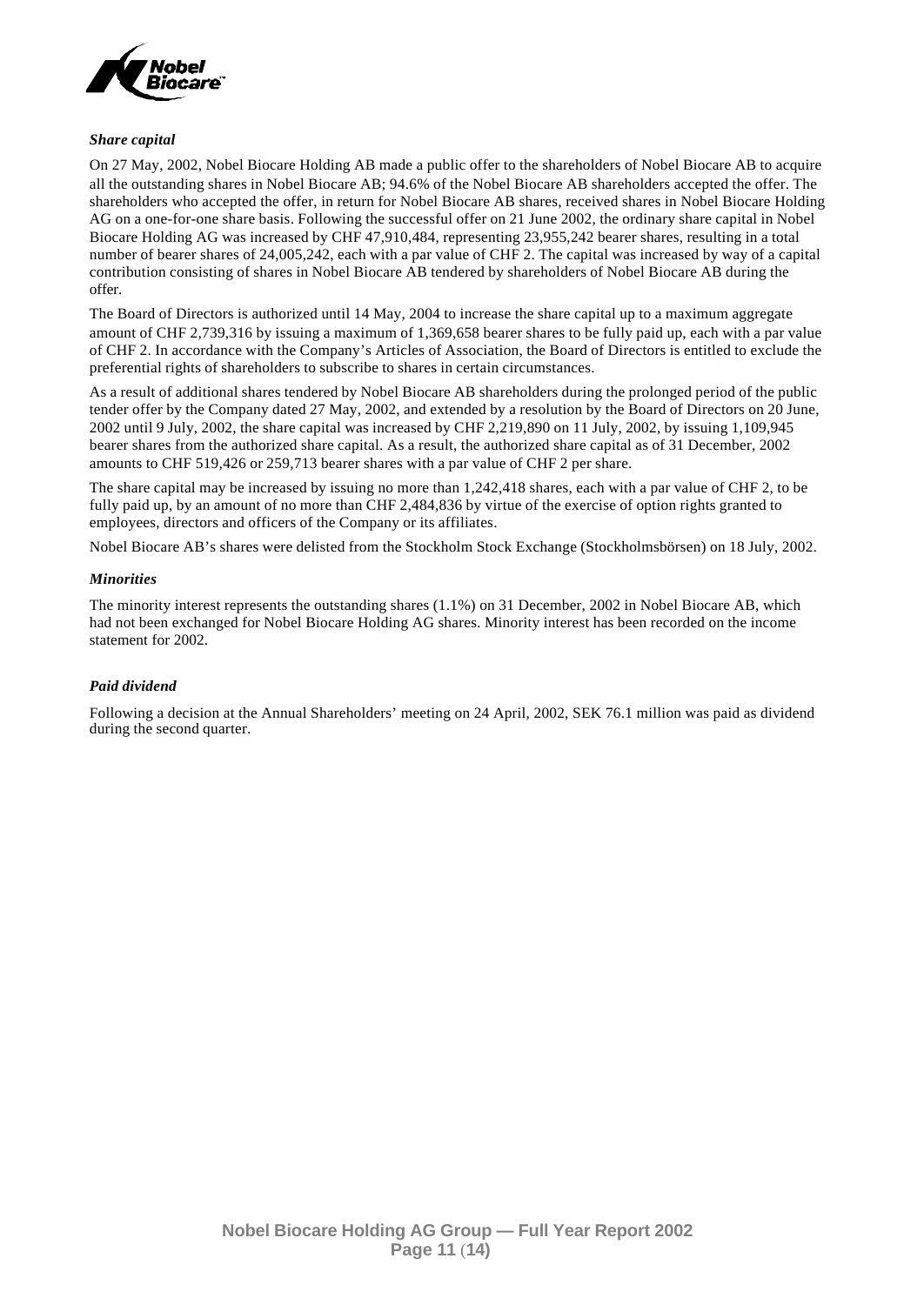

## **Note 6. IFRS reconciliation**

The application of International Financial Reporting Standards (IFRS), formerly International Accounting Standards (IAS), has the following effects on net income and equity (SEK M).

| <b>Net income</b>                                            |             | Full year 2002 Full year 2001 |
|--------------------------------------------------------------|-------------|-------------------------------|
| Net income according to Swedish accounting standards         | 338.5       | 189.0                         |
| Items affecting net profit                                   |             |                               |
| currency effect of derivative instruments                    | 11.0        | $-3.0$                        |
| tax effects on adjustments                                   | $-3.1$      | 0.8                           |
| Net change in net income                                     | 7.9         | $-2.2$                        |
| Net income according to IFRS                                 | 346.4       | 186.8                         |
| Net income in SEK per share according to IFRS                | 13.79*      | $7.37**$                      |
| Net income in SEK per share after dilution according to IFRS | $13.14*$    | $7.02*$                       |
| Number of shares                                             | 25 124 239* | 25 346 215**                  |
| Number of shares after dilution                              | 26 366 657* | 26 608 633**                  |
| Equity                                                       | 31/12/02    | 31/12/01                      |
| Equity according to Swedish accounting standards             | 1 949.7     | 1 9 3 4 . 6                   |
| Items affecting equity                                       |             |                               |
| currency effect of derivative instruments                    |             | $-11.0$                       |
| tax effects on adjustments                                   |             | 3.1                           |
| Net change in equity                                         |             | $-7.9$                        |
| <b>Equity according to IFRS</b>                              | 1949.7      | 1926.7                        |

*\* Average number of Nobel Biocare Holding AG/Nobel Biocare AB shares*

*\*\* Average number of Nobel Biocare AB shares*

## *Derivative instruments and hedging activities*

Nobel Biocare uses forward exchange contracts to hedge future cash flows in foreign currency. Under Swedish GAAP, outstanding contracts exceeding the net foreign currency exposure in the balance sheet are not accounted for in the consolidated accounts. Since the criteria for qualification for hedge accounting under IFRS are not met, the outstanding forward exchange contracts are valued at fair value. The gain or loss from measuring the derivative instruments at fair value is recognized immediately in the income statement.

## **Note 7. Subsequent events**

In 2002, Nobel Biocare Holding AG acquired 98.9 % of the total number of shares and votes in Nobel Biocare AB (publ). In order to initiate a compulsory redemption process of he remaining shares in Nobel Biocare AB (publ), Nobel Biocare Holding AG transferred all of its shares in Nobel Biocare AB (publ) in January, 2003 to a wholly owned Swedish subsidiary; Nobel Biocare Sverige AB. This compulsory purchase procedure was initiated on January 16, 2003. In accordance with the Swedish Company Act, Nobel Biocare Sverige AB has requested that the question of redemption and what price to be paid for the minority shares shall be referred to arbitration. The arbitration proceedings are expected to commence during spring of 2003.

*This report has not been reviewed by the company's auditors.*

**THE NOBEL BIOCARE HOLDING AG GROUP — QUARTERLY REVIEW**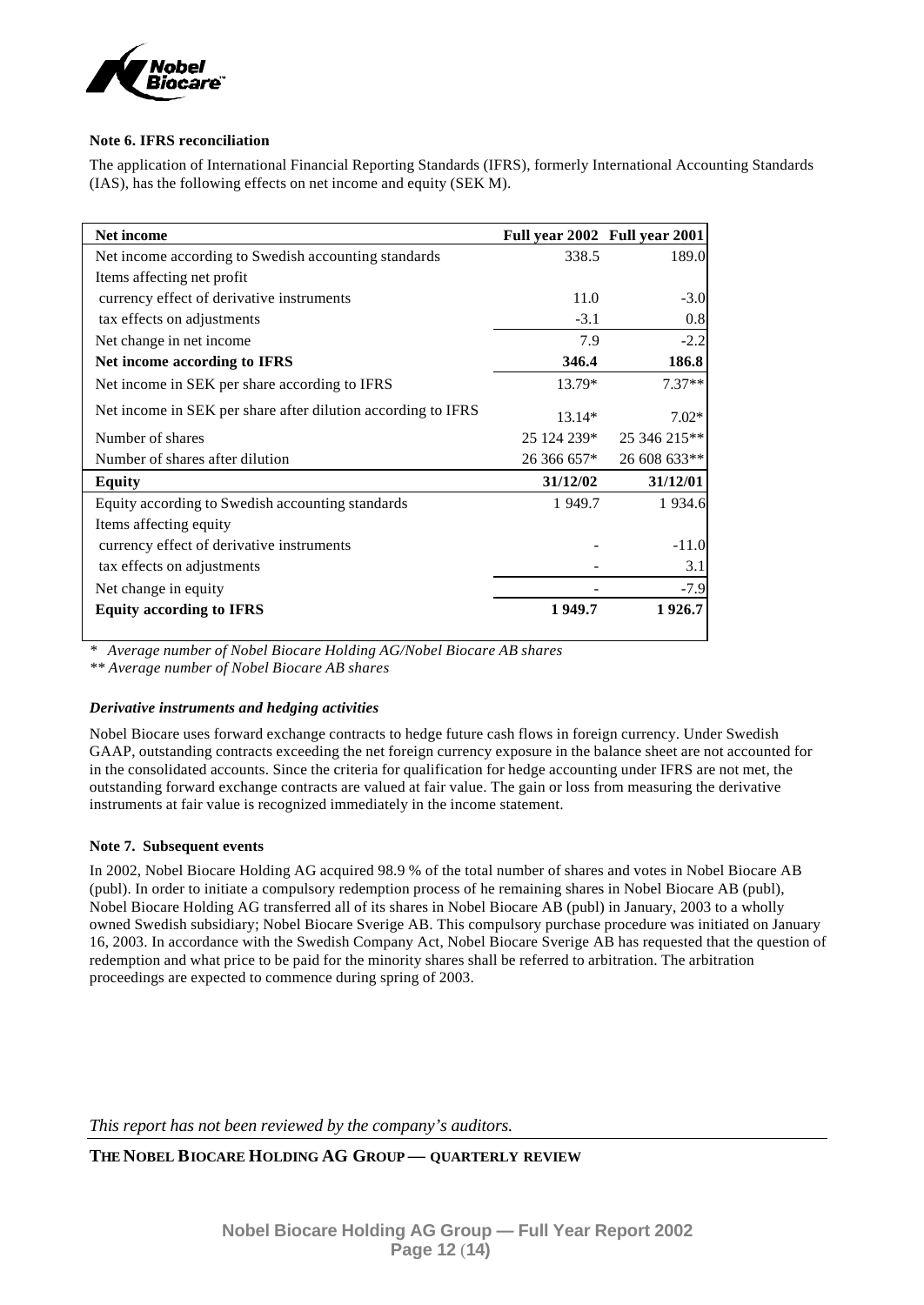

| <b>SEK M</b>                                                                       | 4/2002   | 3/2002   | 2/2002   | 1/2002   | 4/2001   | 3/2001   |
|------------------------------------------------------------------------------------|----------|----------|----------|----------|----------|----------|
| Net sales                                                                          | 776.4    | 618.0    | 728.9    | 728.9    | 754.1    | 599.9    |
| Operating expenses                                                                 | $-547.8$ | $-460.6$ | $-554.9$ | $-559.8$ | $-601.2$ | $-500.9$ |
| Operating income excluding non-<br>recurring items and amortization of<br>goodwill | 228.6    | 157.4    | 174.0    | 169.1    | 152.9    | 99.0     |
| Amortization of goodwill                                                           | $-23.0$  | $-23.5$  | $-24.5$  | $-25.5$  | $-16.9$  | $-16.4$  |
| Operating income excl. non-recurring items                                         | 205.6    | 133.9    | 149.5    | 143.6    | 136.0    | 82.6     |
| Non-recurring items                                                                | $-6.6$   | $-6.0$   | $-53.4$  |          | $-45.5$  | $-20.9$  |
| Operating income                                                                   | 199.0    | 127.9    | 96.1     | 143.6    | 90.5     | 61.7     |

## **SUMMARY OF OPERATIONS**

| <b>SEKM</b>                                                 | <b>Full year</b> |                  |
|-------------------------------------------------------------|------------------|------------------|
|                                                             | 2002             | 2001             |
| Net sales                                                   | 2852.2           | 2663.2           |
| Operating income                                            | 566.7            | 363.7            |
| Operating margin excluding goodwill<br>amortization (EBITA) | 23.3%            | 16.1%            |
| Operating margin (EBIT)                                     | 19.9%            | 13.7%            |
| Income before tax                                           | 549.2            | 339.0            |
| Cash flow from current operations                           | 624.8            | 684.4            |
| Return on average capital employed                          | 24.2%            | 15.4%            |
| Return on average equity                                    | 17.9%            | 10.1%            |
| Equity/assets ratio                                         | 65.3%            | 63.5%            |
| Net debt/equity                                             | $-0.10$          | 0.14             |
| Net debt/EBITA                                              | $-0.30$          | 0.64             |
| Interest coverage ratio                                     | 17.0             | 10.1             |
| Earnings per share, SEK                                     | 13.47*           | $7.45**$         |
| Earnings per share, CHF***                                  | $2.13*$          |                  |
| Earnings per share after dilution, SEK                      | 12.84*           | $7.10**$         |
| <b>Balance sheet total</b>                                  | 2983.8           | 3 046.0          |
| Equity                                                      | 1949.7           | 1934.6           |
| Investments                                                 | 124.4            | 460.3            |
| Equity per share, SEK                                       | $77.60*$         | $76.33**$        |
| Average number of shares                                    | 25 124 239*      | 25 346 215**     |
| Number of shares after dilution                             | 26 366 657*      | 26 608 633**     |
| Number of employees                                         | 1 3 3 0          | 1 3 2 8          |
| <b>SEK M</b>                                                | <b>Full year</b> | <b>Full year</b> |
|                                                             | 2002             | 2001             |